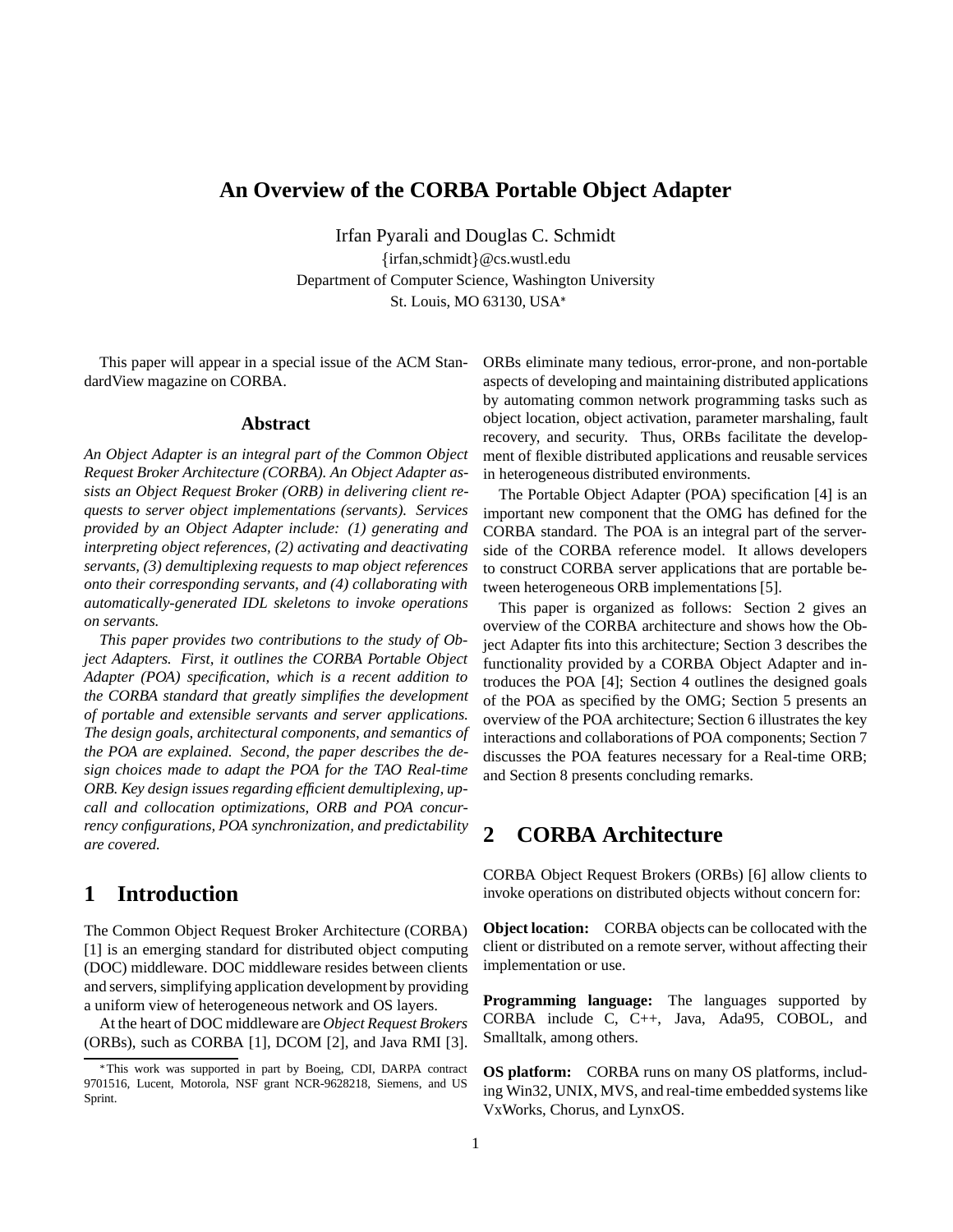**Communication protocols and interconnects:** The communication protocols and interconnects that CORBA can run on include TCP/IP, IPX/SPX, FDDI, ATM, Ethernet, Fast Ethernet, embedded system backplanes, and shared memory.

**Hardware:** CORBA shields applications from side-effects stemming from differences in hardware such as storage layout and data type sizes/ranges.

Figure 1 illustrates the components in the CORBA reference model, all of which collaborate to provide the portability, interoperability, and transparency outlined above. Each com-



Figure 1: Components in the CORBA Reference Model

ponent in the CORBA reference model is outlined below:

**Client:** This program entity performs application tasks by obtaining object references to objects and invoking operations on them. Objects can be remote or collocated relative to the client. Ideally, accessing a remote object should be as simple as calling an operation on a local object, *i.e.*,  $object \rightarrow operation(args)$ . Figure 1 shows the underlying components that ORBs use to transmit remote operation requests transparently from client to object.

**Object:** In CORBA, an object is an instance of an Interface Definition Language (IDL) interface. The object is identified by an *object reference*, which uniquely names that instance across servers. An *ObjectId* associates an object with its servant implementation, and is unique within the scope of an Object Adapter. An object has one or more servants associated with it that implement the interface.

**Servant:** This component implements the operations defined by an OMG Interface Definition Language (IDL) interface. In languages like C++ and Java that support objectoriented (OO) programming, servants are implemented using one or more objects. In non-OO languages like C, servants are typically implemented using functions and structs. A client never interacts with a servant directly, but always through an object.

**ORB Core:** When a client invokes an operation on an object, the ORB Core is responsible for delivering the request to the object and returning a response, if any, to the client. For objects executing remotely, a CORBA-compliant [1] ORB Core communicates via some version of the General Inter-ORB Protocol (GIOP), most commonly the Internet Inter-ORB Protocol (IIOP), which runs atop the TCP transport protocol. An ORB Core is typically implemented as a run-time library linked into both client and server applications.

**ORB Interface:** An ORB is an abstraction that can be implemented various ways, *e.g.*, one or more processes or a set of libraries. To decouple applications from implementation details, the CORBA specification defines an interface to an ORB. This ORB interface provides standard operations that (1) initialize and shutdown the ORB, (2) convert object references to strings and back, and (3) create argument lists for requests made through the *dynamic invocation interface* (DII).

**OMG IDL Stubs and Skeletons:** IDL stubs and skeletons serve as a "glue" between the client and servants, respectively, and the ORB. Stubs provide a strongly-typed, *static invocation interface* (SII) that marshals application parameters into a common data-level representation. Conversely, skeletons demarshal the data-level representation back into typed parameters that are meaningful to an application.

**IDL Compiler:** An IDL compiler automatically transforms OMG IDL definitions into an application programming language like C++ or Java. In addition to providing programming language transparency, IDL compilers eliminate common sources of network programming errors and provide opportunities for automated compiler optimizations [7].

**Dynamic Invocation Interface (DII):** The DII allows clients to generate requests at run-time. This flexibility is useful when an application has no compile-time knowledge of the interface it is accessing. The DII also allows clients to make *deferred synchronous* calls, which decouple the request and response portions of twoway operations to avoid blocking the client until the servant responds. In contrast, SII stubs currently only support *twoway*, *i.e.*, request/response, and *oneway*, *i.e.*, request only operations, though the OMG has standardized an asynchronous method invocation interface in the recent Messaging Service specification [8].

**Dynamic Skeleton Interface (DSI):** The DSI is the server's analogue to the client's DII. The DSI allows an ORB to deliver requests to a servant that has no compile-time knowledge of the IDL interface it is implementing. Clients making requests need not know whether the server ORB uses static skeletons or dynamic skeletons. Likewise, servers need not know if clients use the DII or SII to invoke requests.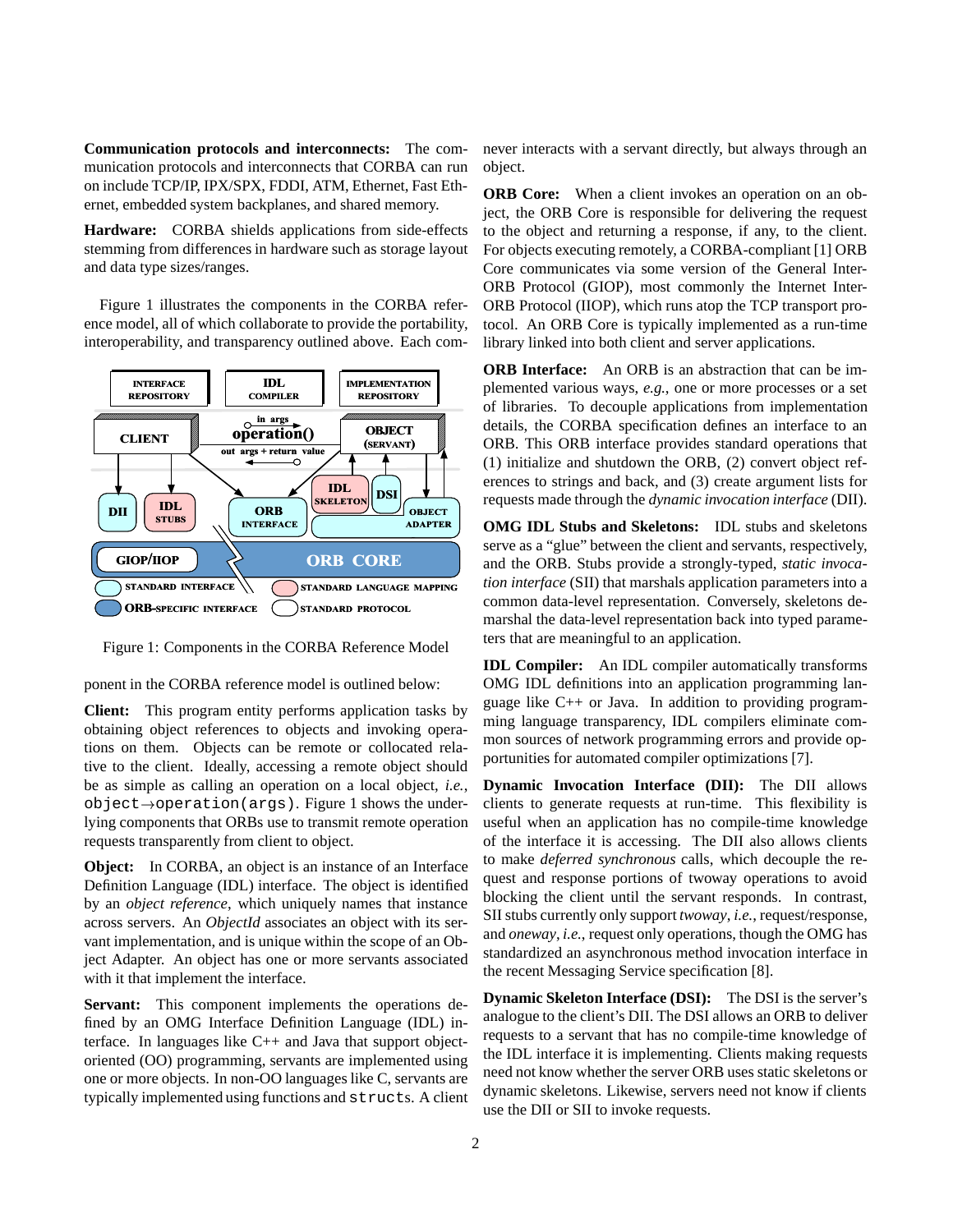**Object Adapter:** An Object Adapter associates a servant with objects, demultiplexes incoming requests to the servant, and collaborates with the IDL skeleton to dispatch the appropriate operation upcall on that servant. Recent CORBA portability enhancements [1] define the Portable Object Adapter (POA), which supports multiple nested POAs per ORB. Object Adapters enable ORBs to support various types of servants that possess similar requirements. This design results in a smaller and simpler ORB that can still support a wide range of object granularities, lifetimes, policies, implementation styles, and other properties.

**Interface Repository:** The Interface Repository provides run-time information about IDL interfaces. Using this information, it is possible for a program to encounter an object whose interface was not known when the program was compiled, yet, be able to determine what operations are valid on the object and make invocations on it. In addition, the Interface Repository provides a common location to store additional information associated with interfaces ORB objects, such as stub/skeleton type libraries.

**Implementation Repository:** The Implementation Repository [9] contains information that allows an ORB to activate servers to process servants. Most of the information in the Implementation Repository is specific to an ORB or OS environment. In addition, the Implementation Repository provides a common location to store information associated with servers, such as administrative control, resource allocation, security, and activation modes.

# **3 Object Adapter Overview**

This section describes the functionality provided by a CORBA Object Adapter. In addition, this section introduces the Portable Object Adapter (POA) and contrasts the POA with its predecessor, the Basic Object Adapter (BOA).

## **3.1 Object Adapter Functionality**

A CORBA Object Adapter is responsible for: (a) generating object references, (b) activation and deactivation of servants, (c) demultiplexing requests to servants, and (d) collaborating with IDL skeletons to invoke servant operations. These responsibilities are described in detail below:

**Generating object references:** An Object Adapter is responsible for generating object references for the CORBA objects registered with it. Object references identify a CORBA object and contain addressing information that allow clients to to invoke operations on that object in a distributed system. Object Adapters cooperate with the communication mechanisms in the ORB Core and underlying OS to ensure that the information necessary to reach an object is present in the object reference.

Figure 2 shows a typical Interoperable Object Reference (IOR), which supports the Internet Inter-ORB Protocol (IIOP) [1]. An IOR contains the IIOP version, host name, and port



Figure 2: Interoperable Object Reference

number that identifies a communication endpoint for the server process; some means to ensure uniqueness for certain types of IORs, *e.g.*, timestamps for *transient* IORs; the identity of the Object Adapter; and the identity of the CORBA object.

**Activation and deactivation of servants:** Object Adapters can activate CORBA objects to handle client requests. To accomplish this, an Object Adapter can be programmed to create servants that handle requests for those objects. Similarly, Object Adapters can deactivate objects and can destroy their corresponding servants when they are no longer needed, *e.g.*, to reduce server memory consumption.

**Demultiplexing requests to servants:** Object Adapters demultiplex CORBA requests to the appropriate servants. When an ORB Core receives a request, it collaborates with the Object Adapter through a private, *i.e.*, non-standardized, interface to ensure that the request reaches the proper servant. The Object Adapter parses the request to locate the Object Id of the servant, which it uses to locate the correct servant and invoke the appropriate operation on the servant.

**Invoking servant operations:** The operation name is specified in the CORBA request. Once the Object Adapter locates the target servant, it dispatches the requested operation on the servant. Before the request is invoked on the servant, however, the Object Adapter uses an IDL skeleton to transform the parameters in the request into arguments. The skeleton then passes the demarshaled arguments as parameters to the intended servant operation.

# **3.2 Portable Object Adapter (POA)**

The Portable Object Adapter (POA) is a standard component in the CORBA model recently specified by the OMG [4].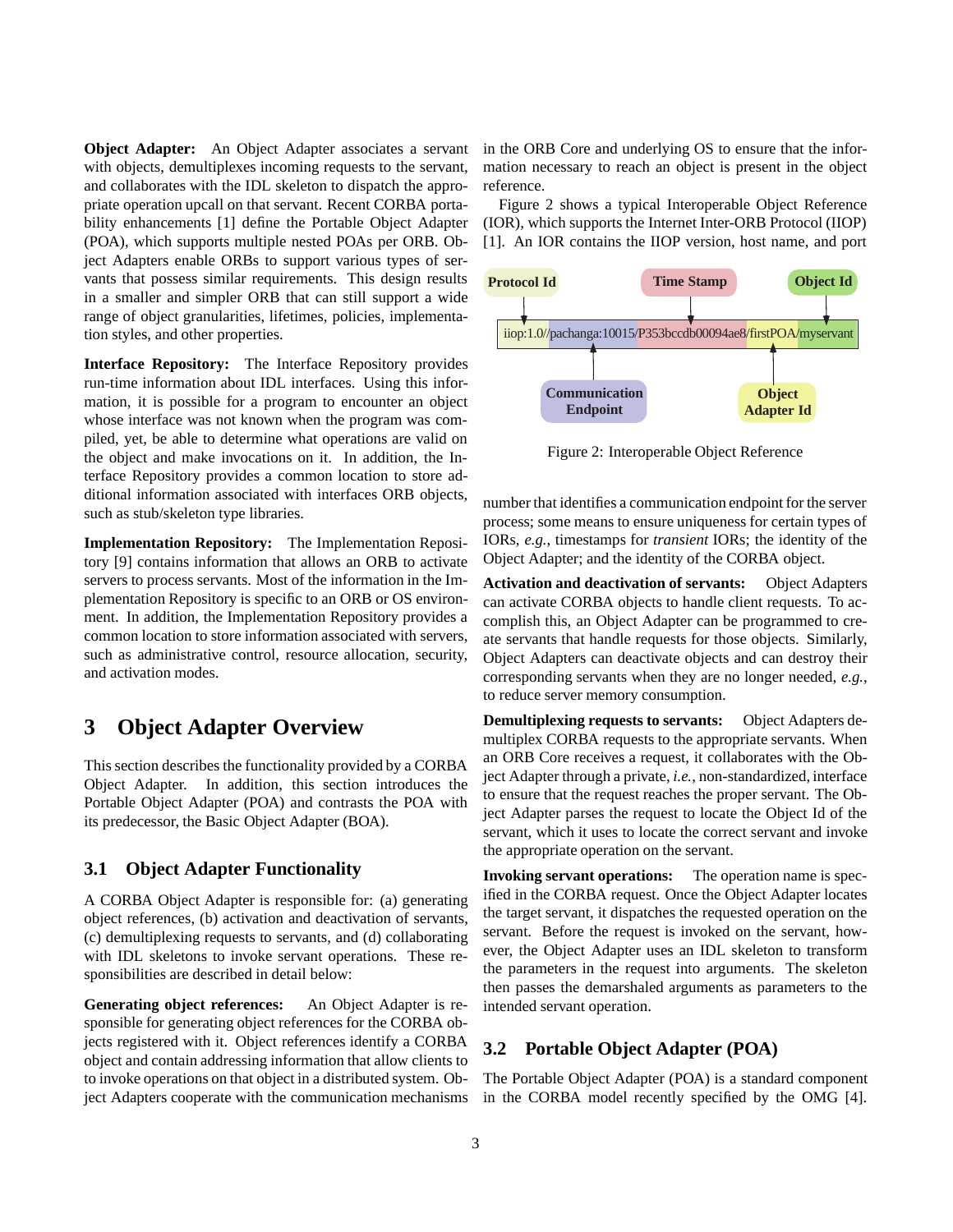The POA allows programmers to construct servants that are portable between different ORB implementations. Portability is achieved by standardizing the skeletons classes produced by the IDL compiler, as well as the interactions between the servants and the Object Adapter.

The POA's predecessor was the Basic Object Adapter (BOA). The BOA was widely recognized to be incomplete and underspecified. For instance, the API for registering servants with the BOA was unspecified. Therefore, different implementors made many interpretations and extensions to provide a complete ORB. These interpretations and extensions were incompatible with each other, however, and there was no simple upgrade to the BOA that made existing applications portable.

The solution adopted by the OMG was to abandon the BOA and create a new Object Adapter that *was* portable. ORB implementors can maintain their proprietary BOA to support their current customer base. Existing programs continue to work and are supported by their ORB vendors. In the future, the OMG will no longer include the BOA with the CORBA specification.

# **4 The POA Design Goals**

The OMG's design goals for the Portable Object Adapter (POA) specification include the following:

**Portability:** The POA allows programmers to construct servants that are portable between different ORB implementations. Hence, the programmer can switch ORBs without having to modify existing servant code. The lack of this feature was a major shortcoming of the Basic Object Adapter (BOA).

**Persistent identities:** The POA supports objects with persistent identities. More precisely, the POA is designed to support servants that can provide consistent service for objects whose lifetimes span multiple server process lifetimes.

**Automation:** The POA supports transparent activation of objects and implicit activation of servants. This automation makes the POA easier and simpler to use.

**Conserving resources:** There are many situations where a server must support many CORBA objects. For example, a database server that models each database record as a CORBA object can potentially service hundreds of objects. The POA allows a single servant to support multiple Object Ids simultaneously. This allows one servant to service many CORBA objects, thereby conserving memory resources on the server.

**Flexibility:** The POA allows servants to assume complete responsibility for an object's behavior. For instance, a servant can control an object's behavior by defining the object's identity, determining the relationship between the object's identity and the object's state, managing the storage and retrieval of the object's state, providing code that will be executed in response to requests, and determining whether or not the object exists at any point in time.

**Behavior governed by policies:** The POA provides an extensible mechanism for associating policies with servants in a POA. Currently, the POA supports seven policies, such as threading, retention, and lifespan policies, that can be selected at POA creation time. An overview of these policies is presented in Section 5.

**Nested POAs:** The POA allows multiple distinct, nested instances of the POA to exist in a server. Each POA in the server provides a namespace for all the objects registered with that POA and all the child POAs that are created by this POA. The POA supports recursive deletes, *i.e.*, destroying a POA destroys all its child POAs.

**SSI and DSI support:** The POA allows programmers to construct servants that inherit from (1) static skeleton classes (SSI) generated by OMG IDL compilers or (2) a Dynamic Skeleton Interface (DSI). Clients need not be aware that a CORBA object is serviced by a DSI servant or an IDL servant. Two CORBA objects supporting the same interface can be serviced one by a DSI servant and the other with an IDL servant. Furthermore, a CORBA object may be serviced by a DSI servant during some period of time, while the rest of the time is serviced by an IDL servant.

# **5 The POA Architecture**

The ORB is an abstraction visible to both the client and server. In contrast, the POA is an ORB component visible only to the server, *i.e.*, clients are not directly aware of the POA's existence or structure. This section describes the architecture of the request dispatching model defined by the POA and the interactions between its standard components and the ORB Core.

User-supplied servants are registered with the POA.<sup>1</sup> Clients hold object references upon which they make requests, which the POA ultimately dispatches as operations on a servant. The ORB, POA, servant, and skeleton all collaborate to determine (1) which servant the operation should be invoked on and (2) to dispatch the invocation.

Figure 3 shows the POA architecture. As shown in this figure, a distinguished POA, called the Root POA, is created and managed by the ORB. The Root POA is always available to an application through the ORB initialization interface, resolve initial references. The application developer can register servants with the Root POA if the policies

<sup>&</sup>lt;sup>1</sup>This statement is a simplification – more detail is provided below.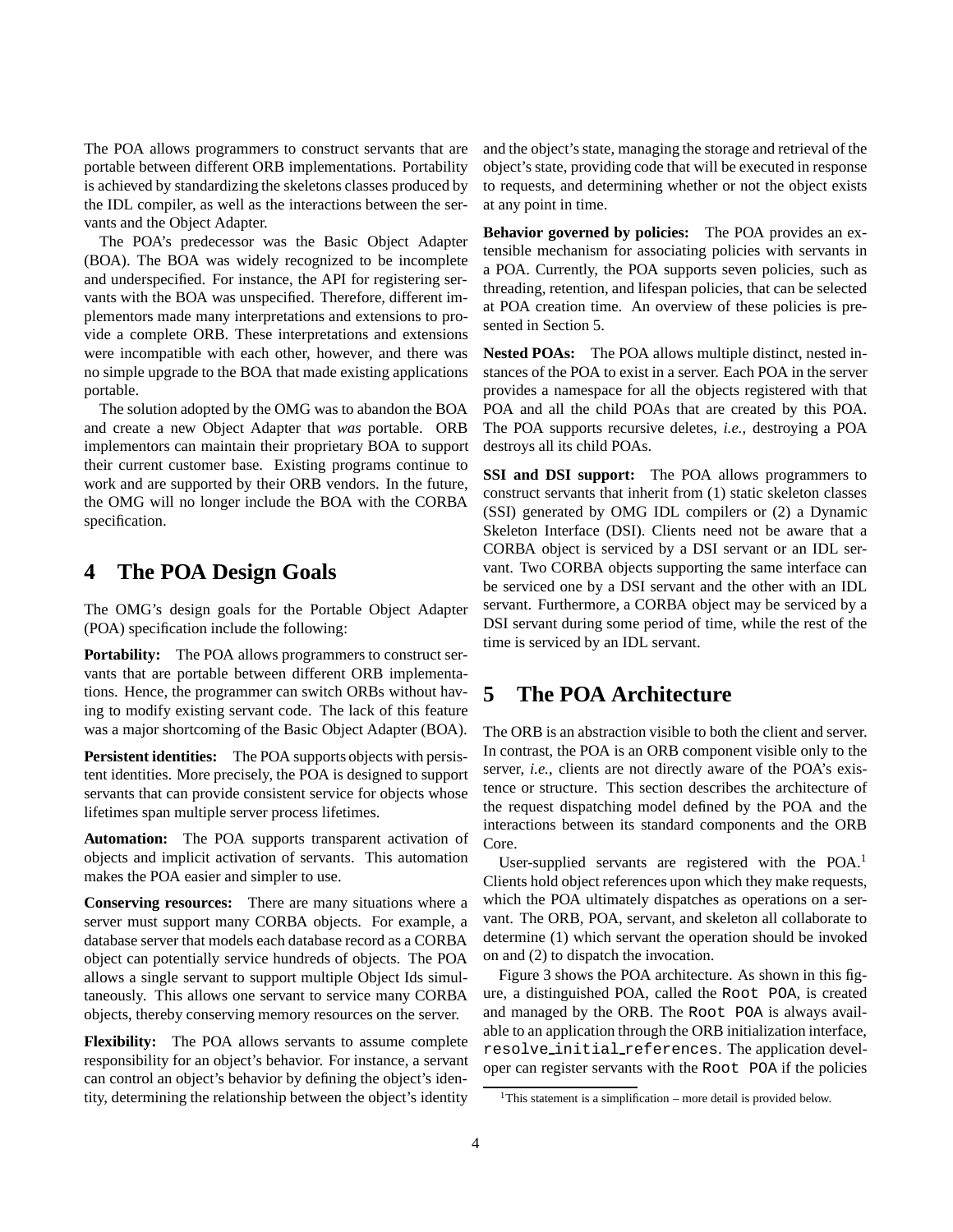



Figure 4: POA Manager Processing States

Figure 3: POA Architecture

of the Root POA specified in the POA specification are suitable for the application.

A server application may want to create multiple POAs to support different kinds of CORBA objects and/or different kinds of servant styles. For example, a server application might have two POAs: one supporting transient CORBA objects and the other supporting persistent CORBA objects [10]. A nested POA can be created by invoking the create POA factory operation on a parent POA.

The server application in Figure 3 contains three other nested POAs: A, B, and C. POA A and B are children of the Root POA; POA C is B's child. Each POA has an *Active Object Table* that maps Object Ids to servants. Other key components in a POA are described below:

**POA Manager:** A POA manager encapsulates the processing state of one or more POAs. By invoking operations on a POA manager, server applications can cause requests for the associated POAs to be queued or discarded. In addition, applications can use the POA manager to deactivate POAs. Figure 4 shows the processing states of a POA Manager and the operations required to transition from one state to another.

**Adapter Activator:** An adapter activator can be associated with a POA by an application. The ORB will invoke an operation on an adapter activator when a request is received for a child POA that does not yet exist. The adapter activator can then decide whether or not to create the required POA on demand.

For example, if the target object reference was created by a POA whose full name is  $/A/B/C$  and only POA  $/A$  and POA /A/B currently exist, the unknown adapter operation will be invoked on the adapter activator associated with POA /A/B. In this case, POA /A/B will be passed as the parent parameter and C as the name of the missing POA to the unknown adapter operation.

**Servant Manager:** A servant manager is a locality constrainted servant that server applications can associate with a POA [11]. The ORB uses a servant manager to activate servants on demand, as well as to deactivate servants. Servant managers are responsible for (1) managing the association of an object (as characterized by its Object Id value) with a particular servant and (2) for determining whether an object exists or not. There are two types of servant managers: ServantActivator and ServantLocator. The type used in a particular situation depends on the policies in a POA, which are described next.

**POA Policies:** The characteristics of each POA other than the Root POA can be customized at POA creation time using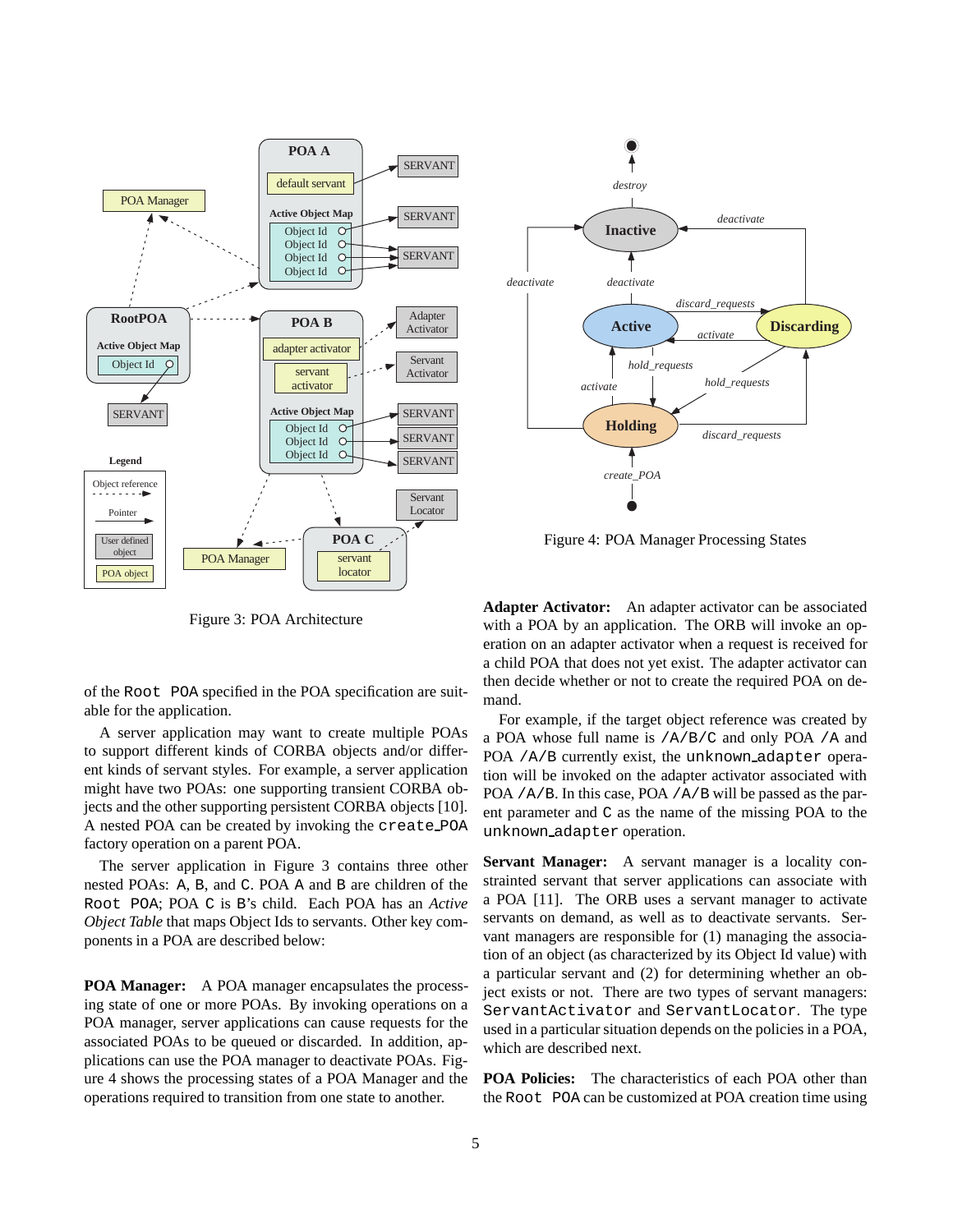different *policies*. The policies of the Root POA are specified in the POA specification. The POA specification defines the following policies:

 **Threading policy:** This policy is used to specify the threading model used with the POA. A POA can either be single-threaded or have the ORB control its threads. If it is single-threaded, all requests are processed sequentially. In a multi-threaded environment, all upcalls made by this POA to implementation code, *i.e.*, servants and servant managers, are invoked in a manner that is safe for code that is unaware of multi-threading.

In contrast, if the ORB-controlled threading policy is specified, the ORB determines the thread (or threads) that the POA dispatches its requests in. In a multi-threaded environment, concurrent requests may be delivered using multiple threads.

 **Lifespan policy:** This policy is used to specify whether the CORBA objects created within a POA are persistent or transient. Persistent objects can outlive the process in which they are created initially. In contrast, transient objects cannot outlive the process in which they are created initially. Once the POA is deactivated, use of any object references generated for a transient object will result in an CORBA::OBJECT NOT EXIST exception.

 **Object Id uniqueness policy:** This policy is used to specify whether the servants activated in the POA must have unique Object Ids. With the unique Id policy, servants activated with that POA support exactly one Object Id. However, with the multiple Id policy, a servant activated with that POA may support one or more Object Ids.

 **ObjectId assignment policy:** This policy is used to specify whether Object Ids in the POA are generated by the application or by the ORB. If the POA also has the persistent lifespan policy, ORB assigned Object Ids must be unique across all instantiations of the same POA.

 **Implicit activation policy:** This policy is used to specify whether implicit activation of servants is supported in the POA. A C++ server can create a servant, and then by setting its POA and invoking its this method, it can register the servant implicitly and create an object reference in a single operation.

 **Servant retention policy:** This policy is used to specify whether the POA retains active servants in an *Active Object Map.* A POA either retains the associations between servants and CORBA objects or it establishes a new CORBA object/servant association for each incoming request.

 **Request processing policy:** This policy is used to specify how requests should be processed by the POA. When a request arrives for a given CORBA object, the POA can do one of the following:

- *Consult its Active Object Map only* If the Object Id is not found in the Active Object Map, the POA returns an CORBA::OBJECT NOT EXIST exception to the client.
- *Use a default servant* If the Object Id is not found in the Active Object Map, the request is dispatched to the default servant (if available).
- *Invoke a servant manager* If the Object Id is not found in the Active Object Map, the servant manager (if available) is given the opportunity to locate a servant or raise an exception. The servant manager is an applicationsupplied object that can incarnate or activate a servant and return it to the POA for continued request processing. Two forms of servant manager are supported: ServantActivator, which is used for a POA with the RETAIN policy, and ServantLocator, which is used with the NON RETAIN policy.

Combining these policies with the retention policies described above provides the POA with a great deal of flexibility. Section 6 provides further details on how the POA processes requests.

# **6 The POA Semantics**

The POA is used primarily in two modes: (1) request processing and (2) the activation and deactivation of servants and objects. This section describes these two modes and outlines the semantics and behavior of the interactions that occur between the components in the POA architecture.

## **6.1 Request Processing**

Each client request contains an *Object Key*. The Object Key conveys the Object Id of the target object and the identity of the POA that created the target object reference. The end-toend processing of a client request occurs in the follow steps:

**1. Locate the server process:** When a client issues a request, the ORB first locates an appropriate server process, using the Implementation Repository to create a new process if necessary. In an ORB that uses IIOP, the host name and port number in the Interoperable Object Reference (IOR) identify the communication endpoint of the server process.

**2. Locate the POA:** Once the server process has been located, the ORB locates the appropriate POA within that server. If the designated POA does not exist in the server process, the server has the opportunity to re-create the required POA by using an adapter activator. The name of the target POA is specified by the IOR in a manner that is opaque to the client.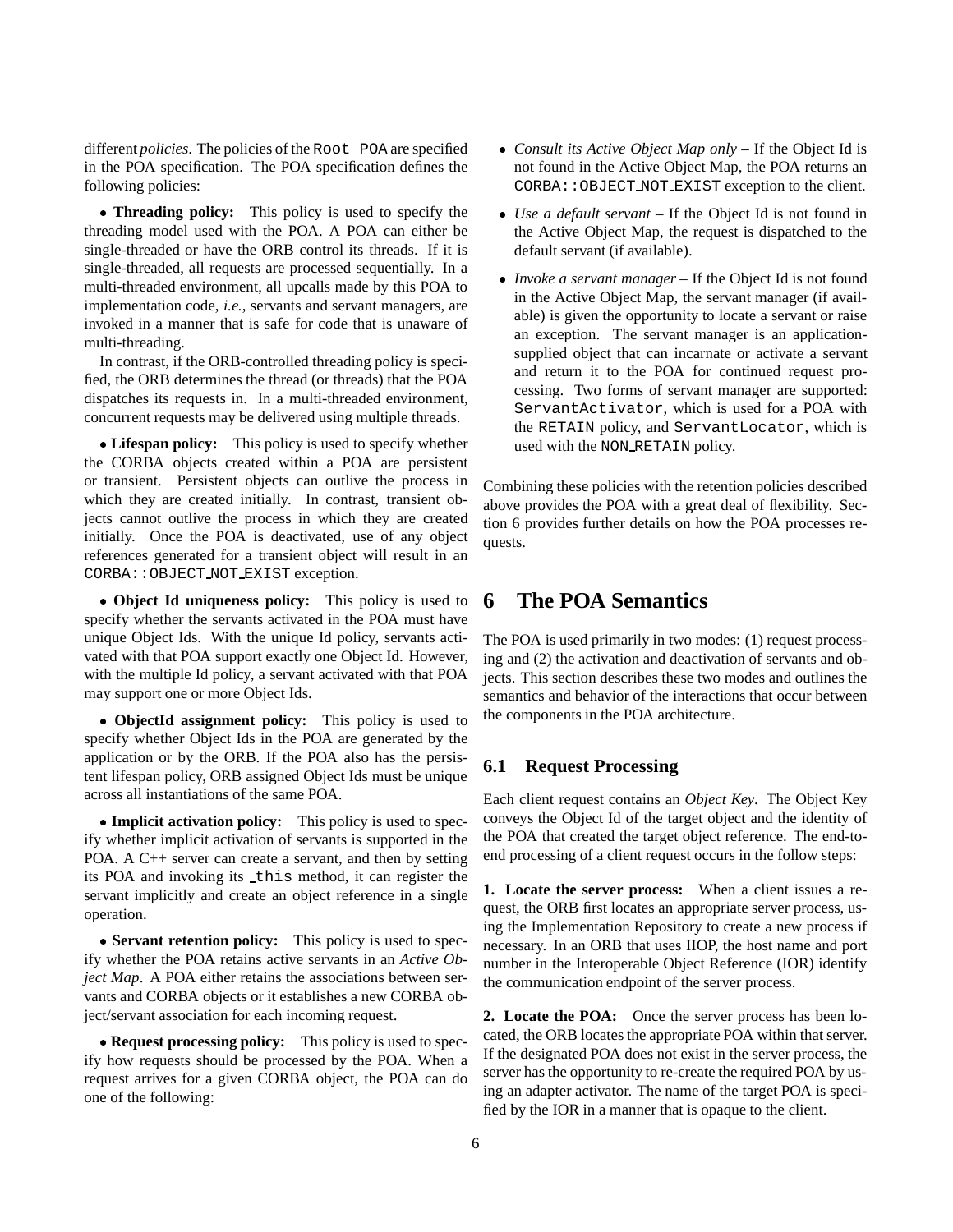**3. Locate the servant:** Once the ORB has located the appropriate POA, it delivers the request to that POA. The POA finds the appropriate servant by following its servant retention and request processing policies, which are described in Section 5.

**4. Locate the skeleton:** The final step the POA performs is to locate the IDL skeleton that will transform the parameters in the request into arguments. The skeleton then passes the demarshaled arguments as parameters to the correct servant operation, which it locates via one of the operation demultiplexing strategies described in Section 7.1.

**5. Handling replies, exceptions and location forwarding:** The skeleton marshals any exceptions, return values, inout, and out parameters returned by the servant so that they can be sent to the client. The only exception that is given special treatment is the ForwardRequest exception. It causes the ORB to deliver the current request and subsequent requests to the object denoted in the forward\_reference member of the exception.

## **6.2 Object Reference Creation**

Object references are created in servers. Object references encapsulate Object Id and other information required by the ORB to locate the server and POA with which the object is associated, *e.g.*, in which POA scope the reference was created. Object references can be created in the following ways:

**Explicit creation of object references:** A server application can directly create a reference with the create reference and create reference with id operations on a POA object. These operations only create a reference, but do not associate the designated object with an active servant.

**Explicit activation of servants:** A server application can activate a servant explicitly by associating it with an Object Id using the activate-object or activate object with id operations. Once activated, the server application can map the servant to its corresponding reference using the servant to reference or id to reference operations.

**Implicit activation of servants:** If the server application attempts to obtain an object reference corresponding to an inactive servant and the POA supports the implicit activation policy, the POA can automatically assign a generated unique Object Id to the servant and activate the resulting object.

Once a reference is created in the server, it can be exported to clients in a variety of ways. For instance, it can be advertised via the OMG Naming and Trading Services. Likewise, it can be converted to a string via CORBA::object to string and published in some way that allows the client to discover the string and convert it to a reference using CORBA::string to object. Moreover, it can be returned as the result of an operation invocation, *i.e.*, using the *factory method* pattern [12]. Regardless of how an object reference is obtained, however, once a client has an object reference it can invoke operations on the object.

# **7 Designing a POA for Real-time ORBs**

The Distributed Object Computing group at Washington University has developed a high-performance, real-time ORB endsystem called The ACE ORB (TAO) [13]. TAO provides end-to-end quality of service guarantees to applications by vertically integrating CORBA middleware with OS I/O subsystems, communication protocols, and network interfaces.

To adapt the CORBA Portable Object Adapter (POA) specification into TAO, certain architectural considerations were necessary to fulfill real-time requirements. This section outlines these considerations, describes the design patterns we applied to maximize the predictability and performance of TAO's POA, and provides references to information on TAO's design and performance results.

#### **7.1 Efficient Request Demultiplexing**

### **7.1.1 Conventional ORB Demultiplexing Strategies**

A standard GIOP-compliant client request contains the identity of its remote object and remote operation. A remote object is represented by an Object Key octet sequence and a remote operation is represented as a string. Conventional ORBs demultiplex client requests to the appropriate operation of the servant implementation using the *layered demultiplexing* architecture shown in Figure 5. These steps perform the following tasks:

**Steps 1 and 2:** The OS protocol stack demultiplexes the incoming client request multiple times, *e.g.*, through the data link, network, and transport layers up to the user/kernel boundary and the ORB Core.

**Steps 3, 4, and 5:** The ORB Core uses the addressing information in the client's Object Key to locate the appropriate Object Adapter, servant, and the skeleton of the target IDL operation.

**Step 6:** The IDL skeleton locates the appropriate operation, demarshals the request buffer into operation parameters, and performs the operation upcall.

However, layered demultiplexing is generally inappropriate for high-performance and real-time applications for the following reasons [14]: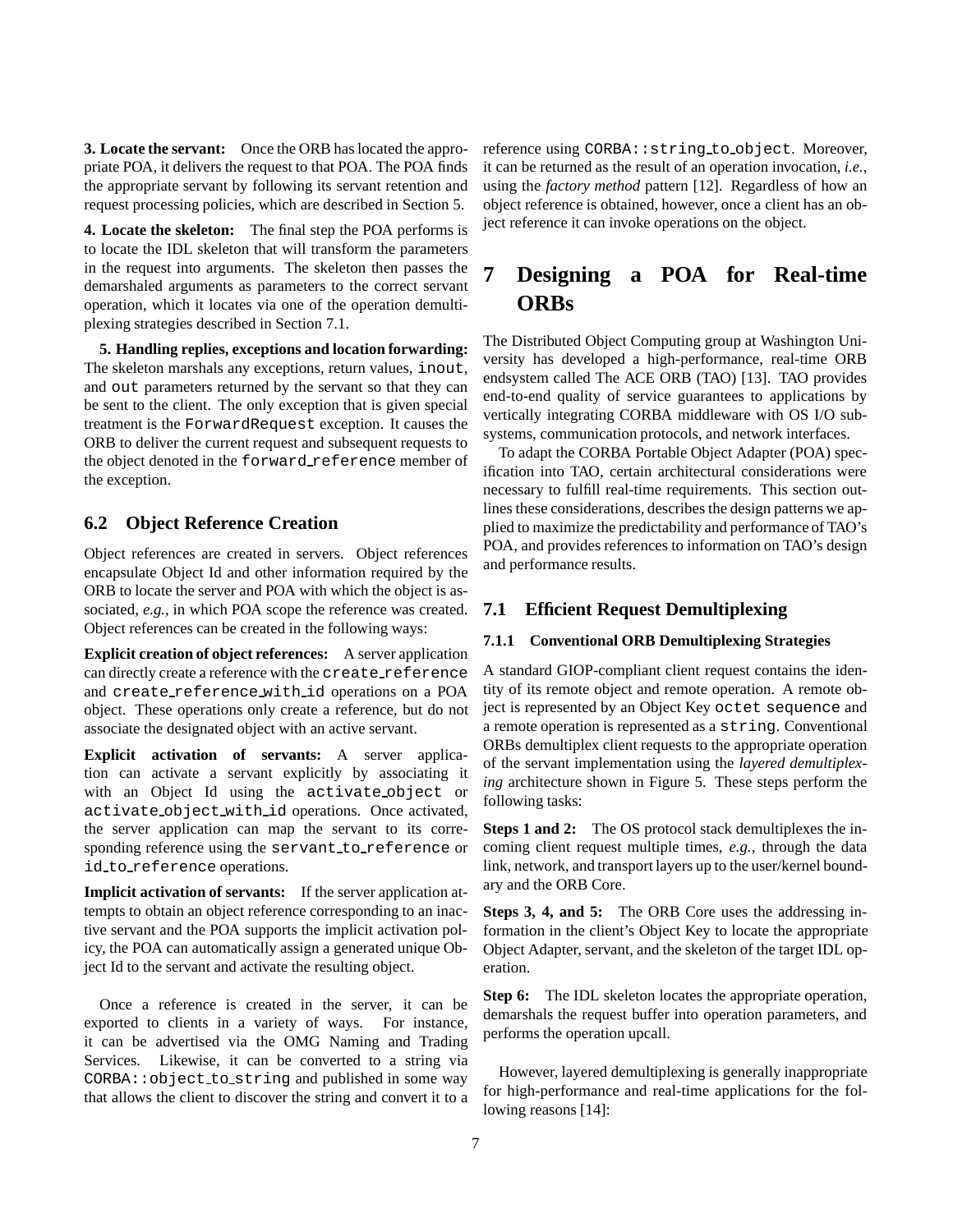

Figure 5: Layered CORBA Request Demultiplexing

**Decreased efficiency:** Layered demultiplexing reduces performance by increasing the number of internal tables that must be searched as incoming client requests ascend through the processing layers in an ORB endsystem. Demultiplexing client requests through all these layers is expensive, particularly when a large number of operations appear in an IDL interface and/or a large number of servants are managed by an Object Adapter.

**Increased priority inversion and non-determinism:** Layered demultiplexing can cause priority inversions because servant-level quality of service (OoS) information is inaccessible to the lowest-level device drivers and protocol stacks in the I/O subsystem of an ORB endsystem. Therefore, an Object Adapter may demultiplex packets according to their FIFO order of arrival. FIFO demultiplexing can cause higher priority packets to wait for an indeterminate period of time while lower priority packets are demultiplexed and dispatched [15].

Conventional implementations of CORBA incur significant demultiplexing overhead. For instance, [16, 17] show that conventional ORBs spend  $\sim$ 17% of the total server time processing demultiplexing requests. Unless this overhead is reduced and demultiplexing is performed predictably, ORBs cannot provide uniform, scalable QoS guarantees to real-time applications.

#### **7.1.2 TAO's Optimized ORB Demultiplexing Strategies**

To address the limitations with conventional ORBs, TAO provides the demultiplexing strategies shown in Figure 6. TAO's optimized demultiplexing strategies include the following:



Figure 6: Optimized CORBA Request Demultiplexing Strategies

**Perfect hashing:** The perfect hashing strategy shown in Figure 6(A) is a two-step layered demultiplexing strategy. This strategy uses an automatically-generated perfect hashing function to locate the servant. A second perfect hashing function is then used to locate the operation. The primary benefit of this strategy is that servant and operation lookups require  $O(1)$ time in the worst-case.

TAO uses the GNU gperf [18] tool to generate perfect hash functions for object keys and operation names. This perfect hashing scheme is applicable when the keys to be hashed are known *a priori*. In many deterministic real-time systems, such as avionic mission control systems [19], the servants and operations can be configured statically. For these applications, it is possible to use perfect hashing to locate servants and operations.

**Active demultiplexing:** TAO also provides a more dynamic demultiplexing strategy called *active demultiplexing*, shown in Figure 6(B). In this strategy, the client passes a handle that directly identifies the servant and operation in  $O(1)$  time in the worst-case. This handle can be configured into a client when it obtains a servant's object reference, *e.g.*, via a Naming service or Trading service. Once the request arrives at the server ORB, the Object Adapter uses the handle supplied in the CORBA request header to locate the servant and its associated operation in a single step.

Unlike perfect hashing, TAO's active demultiplexing strategy does not require that all Object Ids be known *a priori*. This makes it more suitable for applications that incarnate and etherealize CORBA objects dynamically.

Both perfect hashing and active demultiplexing can demultiplex client requests efficiently and predictably. Moreover, these strategies perform optimally regardless of the number of active connections, application-level servant implementations, and operations defined in IDL interfaces. [20] presents a de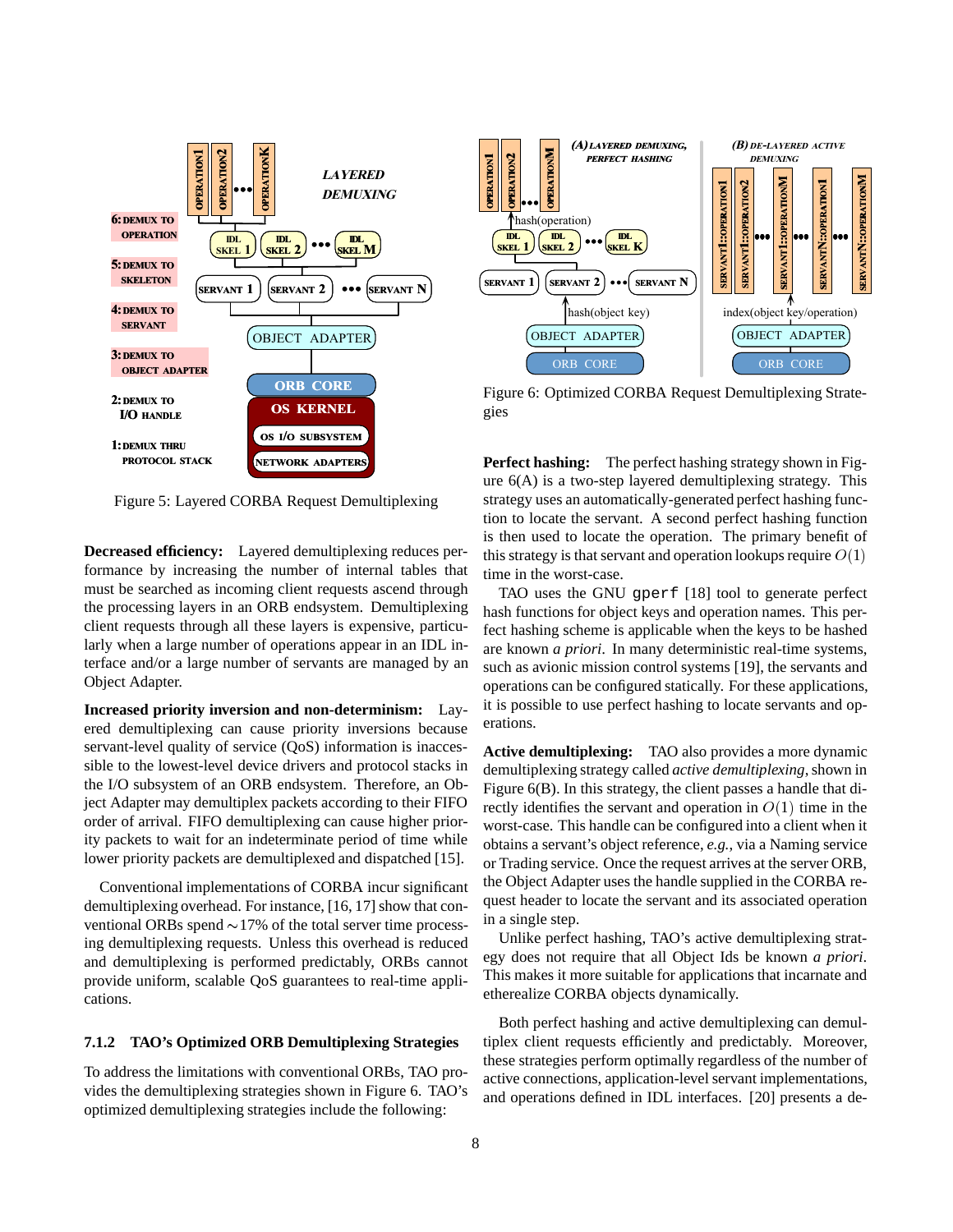tailed study of these and other request demultiplexing strategies for a range of target objects and operations.

TAO's Object Adapter uses the Service Configurator pattern [21] to select perfect hashing or active demultiplexing dynamically at ORB installation-time [22]. Both of these strategies improve request demultiplexing performance and predictability above the ORB Core.

To facilitate various strategies for finding and dispatching servants, TAO uses the active object map class hierarchy shown in Figure 7. This design is an example of the Bridge



Figure 7: Class Hierarchy of POA Active Object Maps

and Strategy patterns [12], where the interface of the map is decoupled from its implementation so that the two can vary independently.

## **7.2 Supporting Custom ORB Core and POA Configurations**

An increasingly important class of distributed applications require stringent quality of service (QoS) guarantees. These applications include *telecommunication systems* such as call processing and switching; *command and control systems* such as avionics mission control programs and tactical shipboard computing; *multimedia* such as video-on-demand and teleconferencing; and *simulations* such as battle readiness planning.

In order for ORB middleware to support real-time application QoS requirements, it must be adaptable and configurable. To achieve this, TAO supports various server configurations, including different ORB Core configurations that allow applications to customize request processing and the management of transport connections. For instance, TAO's ORB Core can be configured to process all requests in one thread, each request in a separate thread, or each connection in a separate thread.

To ensure consistent behavior throughout the layers in an ORB endsystem, TAO's POA is designed to support TAO's various ORB Core configurations. The important variations are (1) each ORB Core in a process has its own POA and (2) all ORB Cores in a process share one POA, as described below:





Figure 8: POA-per-ORB Configuration

distinct POA instance. This configuration is generally chosen for deterministic real-time applications, such as avionics mission computing [19], where each ORB Core has its own thread of control that runs at a distinct priority.

When this configuration is used, each POA is not accessed by other threads in the process. Thus, no locking is required within a POA, thereby reducing the overhead and nondeterminism incurred to dispatch servant requests. The drawback of this configuration, however, is that registering servants becomes more complicated if servants must be registered in multiple POAs.

**Global POA:** Figure 9 show this ORB configuration, where all ORB Cores in a server process share the same POA instance. The main benefit of this configuration is that servant registration is straightforward since there is only one POA. However, the drawback is that this POA requires additional locks since it is shared by all the threads in the process. These threads may simultaneously change the state of active object maps in the POA by adding and removing servants.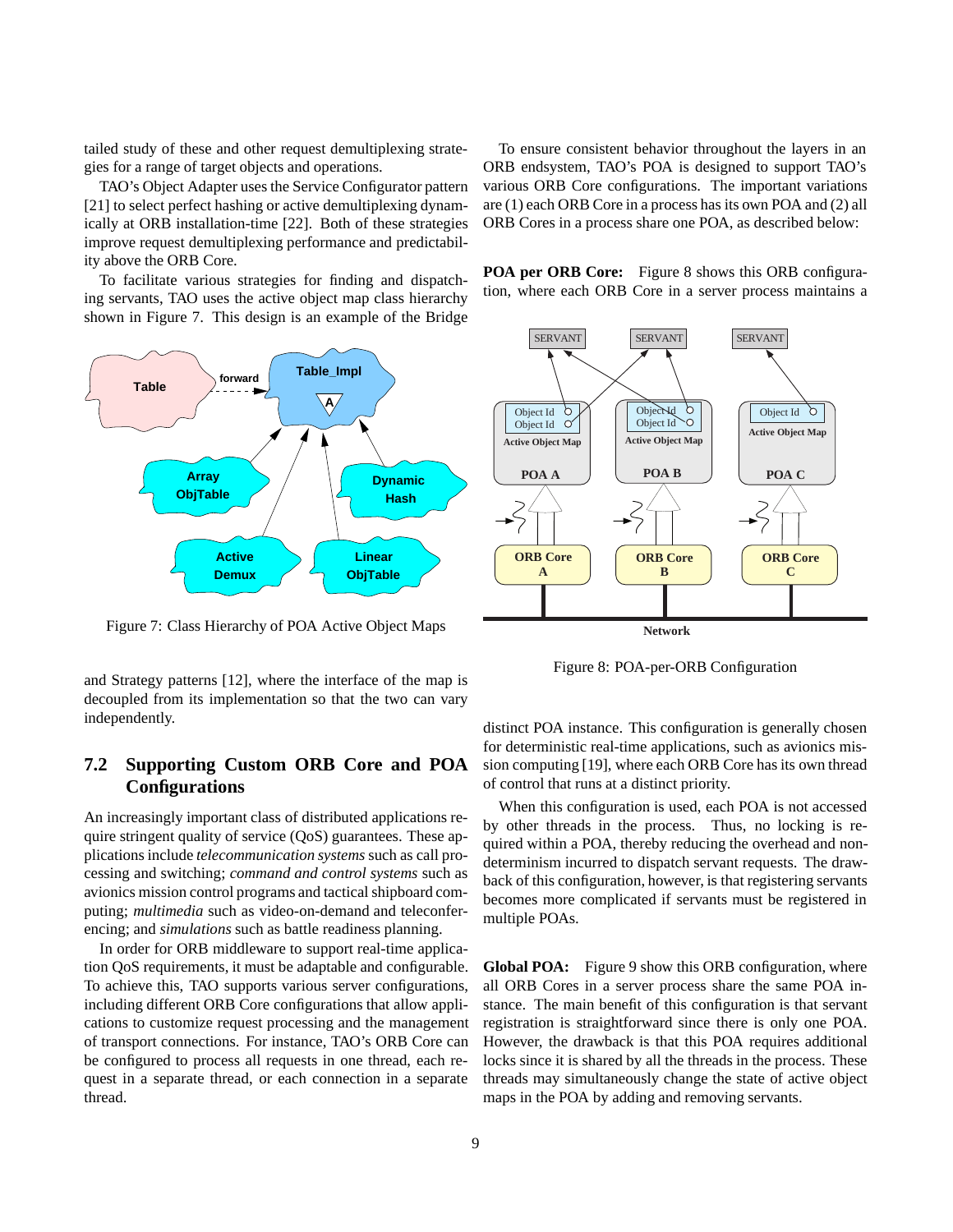

**Network**

Figure 9: Global POA Configuration

### **7.3 POA Synchronization**

TAO has been designed to minimize synchronization in the critical request processing path of the ORB in order to improve its predictability and maximize its performance. Under certain ORB configurations, no synchronization is required in a POA. For example, if only one thread uses a POA, as described in Section 7.2, there is no need for mutual exclusion in the POA. Likewise, no synchronization is needed if the state of a POA does not changed during the execution of a server. This situation can happen when all the servants and servant managers are registered at server startup and no dynamic registrations occur at run-time.

To enable applications to select the most efficient POA synchronization, TAO's POA contains the following POA creation policy extensions:

```
// IDL
enum SynchronizationPolicyValue
{
 NULL_LOCK, THREAD_LOCK, DEFAULT_LOCK
};
interface SynchronizationPolicy
  : CORBA::Policy
{
  readonly attribute
    SynchronizationPolicyValue value;
};
SynchronizationPolicy create_synchronization_policy
```

```
(in SynchronizationPolicyValue value);
```
Objects that support the SynchronizationPolicy interface can be obtained using the POA's create synchronization policy operation. They are passed to the POA:: create POA operation to specify the synchronization used in the created POA. The value attribute of SynchronizationPolicy contains the value supplied to the create synchronization policy operation from which it was obtained. The following values can be supplied:

**NULL LOCK:** No synchronization will be used to protect the internal state of the POA. This option should be used when the state of the created POA will not change during the execution of the server or when only one thread will use the POA.

**THREAD LOCK:** The internal state of the POA will be protected against simultaneous changes from multiple threads. This option should be used when multiple threads will use the POA simultaneously.

**DEFAULT LOCK:** The ORB configuration file will be consulted to determine whether to use a thread lock or null lock. This option should be used when the server programmer wants to delay the POA synchronization choice until run-time.

If no SynchronizationPolicy object is passed to create POA, the synchronization policy defaults to DEFAULT LOCK. The DEFAULT LOCK option allows applications to make the synchronization decision once for all the POAs created in the server. For example, if the server is single threaded, the application can specify in the configuration file that the default lock should be the null lock. Hence, the application does not have to specify the NULL LOCK policy in every call to create POA.

Figure 10 shows the class hierarchy of the POA locks. The locking strategies used in TAO's POA are an example of the External Polymorphism pattern [23], where C++ classes unrelated by inheritance and/or having no virtual methods can be treated polymorphically.

### **7.4 POA Dispatching Optimizations**

The POA is in the critical request processing path of a server ORB. Thus, TAO performs the following upcall and collocation optimizations to reduce run-time processing overhead and jitter:

**Upcall optimizations:** Figure 11 shows a naive way to parse an object key. The Object Key is parsed and the individual fields of the key are stored in their respective objects. The problem with this approach is that it requires memory allocation for the individual objects and data copying to move the Object Key fields to the individual objects. Both of these operations increase POA overhead.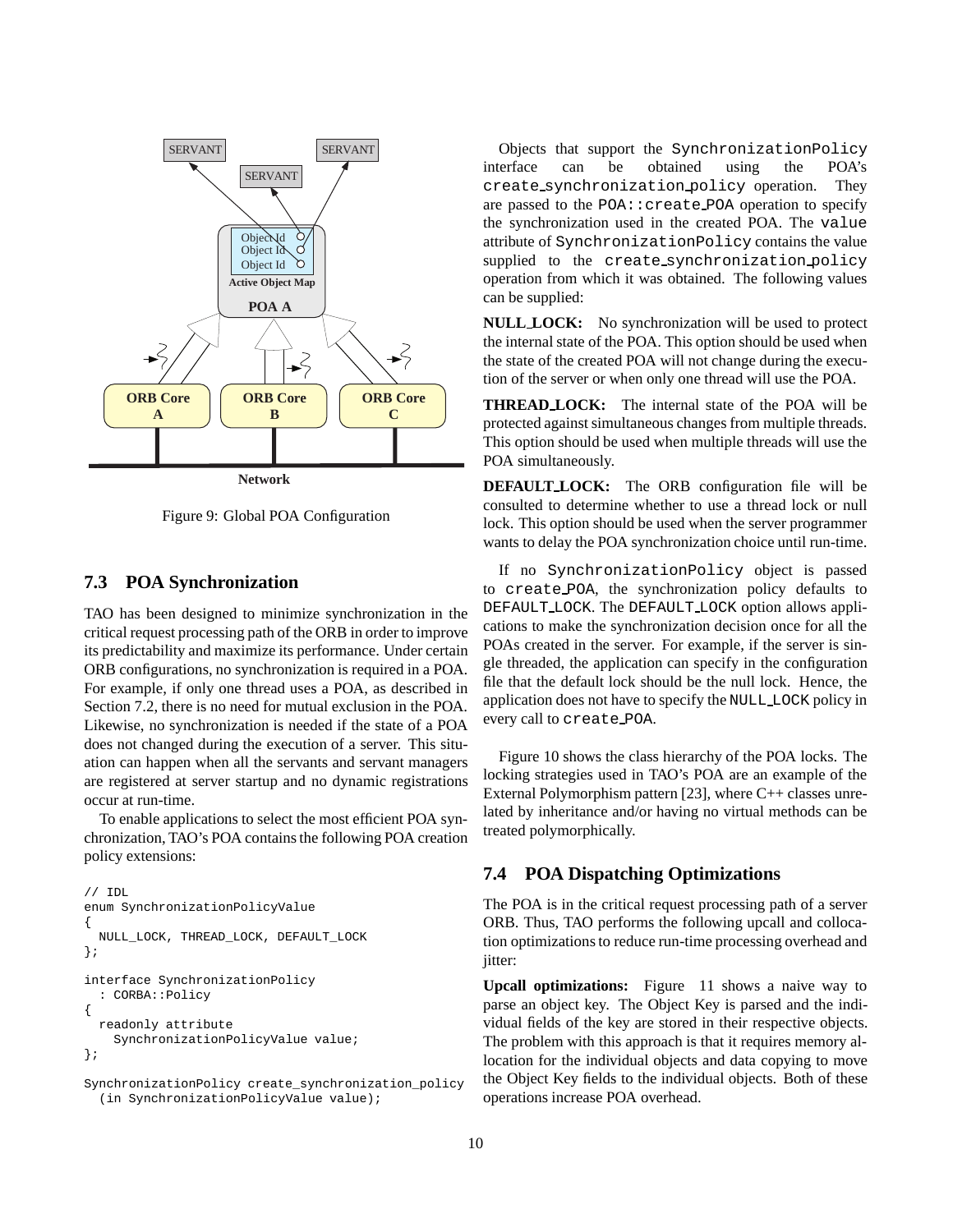

Figure 10: Class Hierarchy of POA Locks



Figure 11: Naive Parsing of Object Key

Certain optimizations are possible during request dispatching in the POA. TAO takes advantage of the fact that the Object Key is available through the entire upcall. Thus, it does not modify the contents of the Object Key and the objects for the individual portions of the Object Key can be optimized to point to the correct locations in the Object Key. This approach is shown in Figure 12.



Figure 12: Optimized Parsing of Object Key

**Collocation optimizations:** One of the key strengths of CORBA is that it decouples (1) the implementation of servants from (2) how servants are configured into server processes throughout a distributed system. CORBA is largely used for communication between remote objects. However, there are configurations where a client and servant must be collocated in the same address space [24]. In this case, there is no need to marshal data or transmit operations through a "loopback" device.

TAO's POA optimizes for collocated client/servant configurations by generating a special stub for the client. This stub forwards all requests to the servant. Figure 13 shows the classes produced by the TAO IDL compiler.

The stub and skeleton classes shown in Figure 13 are required by the POA specification; the collocation class is specific to TAO. This feature is entirely transparent since the client only uses the abstract interface and never uses the collocation class directly. Therefore, the POA provides the collocation class, rather than the regular stub class when the servant is in the same address space of the client.

## **7.5 Predictability**

Guaranteeing end-to-end predictability in TAO requires the POA to avoid calling external, unpredictable operations such as calling a servant locator for an incoming request. Hence, for TAO the following features of the POA can be disabled:<sup>2</sup>

 $2$ The emerging Real-time CORBA standard [25] also specifies that these POA features can be disabled for real-time applications.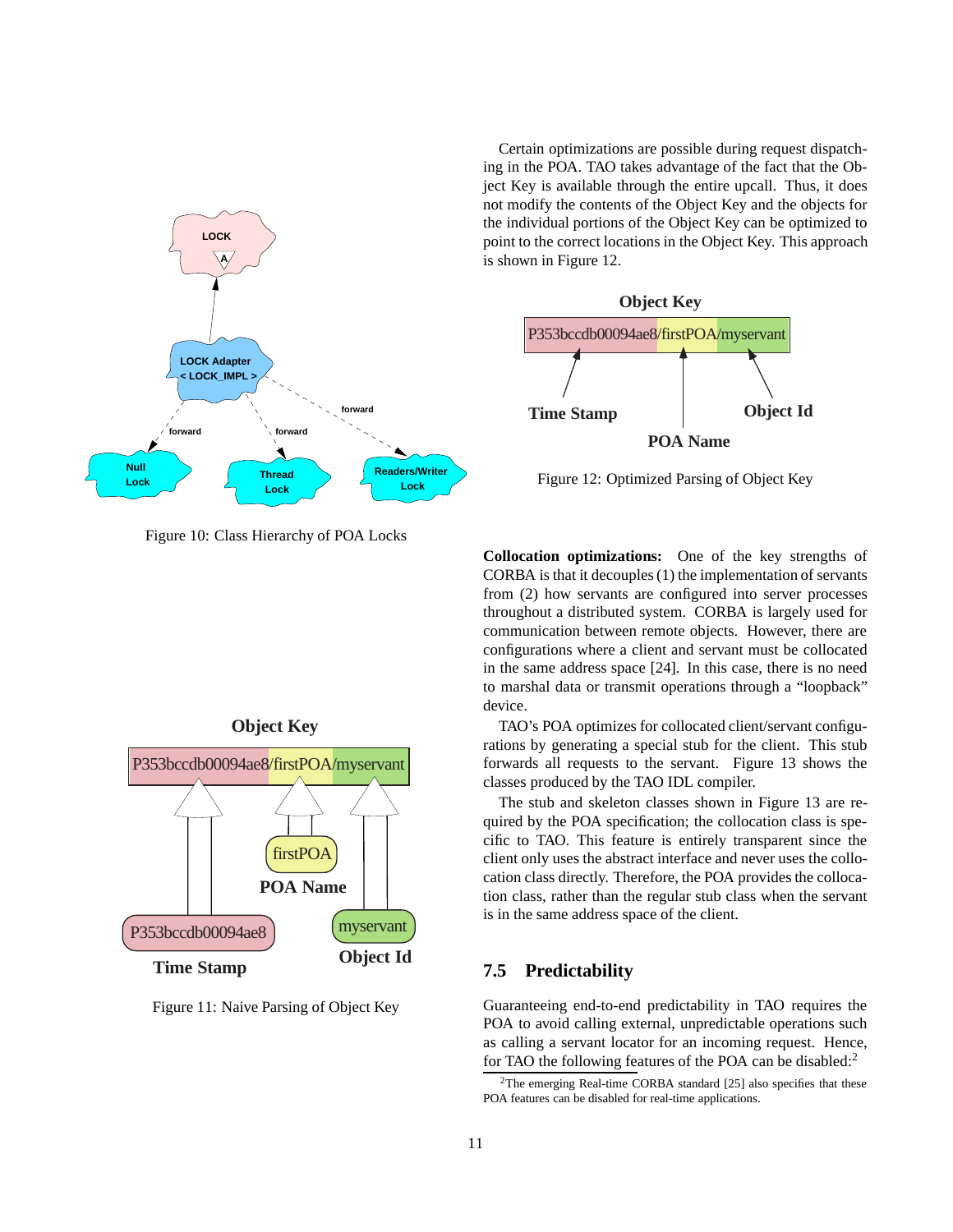

Figure 13: POA Mapping and Collocation Class

**Servant Managers are not required:** There is no need to locate servants in a real-time environment since all servants must be registered with POAs *a priori*.

**Adapter Activators are not required:** Real-time applications create all their POAs at the beginning of execution. Therefore, they need not use or provide an adapter activator. The alternative is to create POAs during request processing, in which case guarantees of end-to-end predictability are harder to achieve.

**POA Managers are not required:** The POA must not introduce extra levels of queuing in the ORB. Queuing can lead to priority inversion and extra locking. Therefore, the POA Manager in TAO can be disabled.

Our previous experience [20, 16, 26, 27, 28] measuring the performance of CORBA implementations showed that TAO supports efficient and predictable QoS better than other ORBs.

# **8 Concluding Remarks**

A CORBA Object Adapter provides the following functionality: it (1) generates and interprets object references, (2) activates and deactivates servants, (3) demultiplexes requests to map object references onto their corresponding servants, and (4) collaborates with the automatically-generated IDL skeletons to invoke operations on servants.

OMG's new Portable Object Adapter (POA) specification defines a wide range of standard policies that enable developers to tailor an ORB's behavior to meet many different application use-cases. Although the POA is a relatively recent addition to the OMG CORBA model, it builds on the experience of the users and designers of the the Basic Object Adapter (BOA) [29] and other Object Adapters, such as OO Database Adapters [30]. In general, the POA is much more powerful and portable than the BOA, however.

In this paper, we provided a detailed discussion of the design and implementation of OMG's POA. In addition, we explained the features and optimizations necessary for a POA to work with the TAO real-time ORB. The implementation of the POA described in this paper is available at www.cs.wustl.edu/ $\sim$ schmidt/TAO.html. TAO has the first implementation of the POA specification in the CORBA industry.

# **Acknowledgements**

Thanks to the DOC group at Washington University, especially Carlos O'Ryan, Aniruddha Gokhale, James Hu, and Sumedh Mungee for helping with the implementation of the POA and TAO, as well as providing comments on this paper.

## **References**

- [1] Object Management Group, *The Common Object Request Broker: Architecture and Specification*, 2.2 ed., Feb. 1998.
- [2] D. Box, *Essential COM*. Addison-Wesley, Reading, MA, 1997.
- [3] A. Wollrath, R. Riggs, and J. Waldo, "A Distributed Object Model for the Java System," *USENIX Computing Systems*, vol. 9, November/December 1996.
- [4] Object Management Group, *Specification of the Portable Object Adapter (POA)*, OMG Document orbos/97-05-15 ed., June 1997.
- [5] D. C. Schmidt and S. Vinoski, "Object Adapters: Concepts and Terminology," *C++ Report*, vol. 11, November/December 1997.
- [6] S. Vinoski, "CORBA: Integrating Diverse Applications Within Distributed Heterogeneous Environments," *IEEE Communications Magazine*, vol. 14, February 1997.
- [7] E. Eide, K. Frei, B. Ford, J. Lepreau, and G. Lindstrom, "Flick: A Flexible, Optimizing IDL Compiler," in *Proceedings of ACM SIGPLAN '97 Conference on Programming Language Design and Implementation (PLDI)*, (Las Vegas, NV), ACM, June 1997.
- [8] Object Management Group, *Messaging Service Specification*, OMG Document orbos/98-05-05 ed., May 1998.
- [9] M. Henning, "Binding, Migration, and Scalability in CORBA," *Communications of the ACM special issue on CORBA*, vol. 41, Oct. 1998.